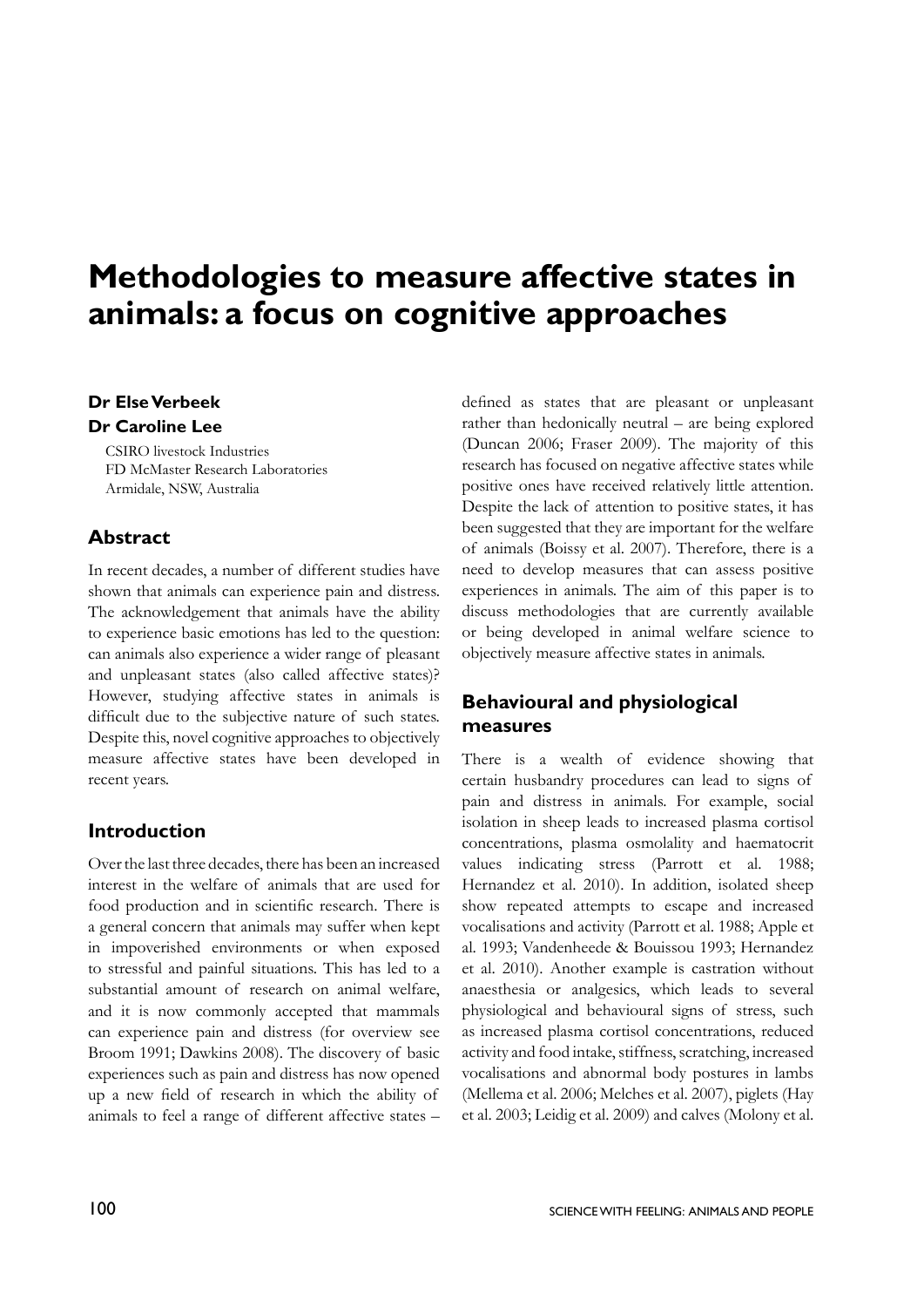1995). Behavioural and physiological measures have therefore provided much insight into the subjective experiences of animals exposed to pain and stress.

However, there is limited research on the behavioural and physiological indicators of positive affective states. The most studied potential indicator of positive affective states is play behaviour in young animals. Young animals play when housed in comfortable, social and familiar environments with sufficient space available (Vanderschuren et al. 1995; Jensen et al. 1998; Jensen & Kyhn 2000), but not when sick, injured or hungry (Held & Spinka 2011). Young rats find play behaviour positively rewarding and will press a lever many times to be tickled by the experimenter (Burgdorf & Panksepp 2001). These results suggest that the expression of play behaviour could be an indicator of a positive affective state. Other potential indicators of positive affective states are ear postures in adult sheep. Sheep being voluntarily groomed by a human experimenter showed fewer ear posture changes, more axial and fewer forward ear postures accompanied by high heart rate variability, an indication of reduced stress (Reefmann et al. 2009b). Furthermore, voluntarily groomed sheep kept in a barren environment showed higher amplitude changes in cortical haemoglobin concentrations compared to groomed sheep in an enriched environment, possibly because the contrast between the negative housing environment and the positive stimulus was larger (Muehlemann et al. 2011). In contrast, sheep ear postures could also be a potential indicator of negative affective states: separation from the flock mates resulted in a high number of forward ear postures and a high frequency of ear posture changes (Reefmann et al. 2009a). Therefore, sheep ear postures may be indicative of their affective state. Finally, vocalisations could also be an indicator of positive affect; lowpitched bleats in ewes while licking and nursing lambs (Sèbe et al. 2010) and 50 kHz vocalisations in rats during play (Burgdorf & Panksepp 2001) could potentially be interpreted as expressions of positive affect.

Although behavioural and physiological measures of pain and pleasure are very useful, their interpretation is not always straightforward. For example, plasma cortisol concentrations are not only increased during stressful situations, but also when animals are anticipating a food reward or during other emotionally arousing situations (Rushen 1991; Mormède et al. 2007). Cortisol concentrations can therefore be increased during both negative and positive affect situations and may be an indicator of arousal rather than the affective state. Furthermore, fear responses may differ between individual animals and some may cope with a stressor in an active way, while others may show a more passive response (Erhard & Mendl 1999). Play behaviour also varies considerably between species, flocks, males and females and individual animals (Held & Spinka 2011). Therefore, measures of behaviour and physiology can be interpreted in different (and potentially contradicting) ways. Because of such difficulties, alternative methods that aim to find more direct measures of affective states would be valuable.

#### **Cognition and affective states**

The major obstacle in assessing affective states in animals is that affective states are subjective experiences and therefore extremely difficult to measure. Even in humans, the easiest way to find out how someone "feels" is by verbal communication. However, that does not mean that animals (or humans) that are unable to verbally communicate their feelings do not experience them. There are alternative ways that can also provide insights into an individual's affective state. Such methods originate from the field of human psychology and explore the link between affective states and cognition. Cognition is defined as the mechanisms by which human and non-human animals acquire, process, store and act on information from the environment (Shettleworth 1998). A cognitive process is required to assign "value" to a stimulus, or in other words, to determine whether a stimulus (e.g., event or object) is more or less desirable (Friston et al. 1994; Dolan 2002). For example, a stimulus needs to be identified as potentially threatening in order to induce fear. Such cognitive processes are likely to be evolutionarily adaptive because they help the animal to decide what situations to avoid and where to seek rewards (Panksepp 2005).

The link between cognition and affective states is two-directional. Not only can cognitive processes influence the affective state, but human psychological studies have also found that a change in affective state can alter cognitive processing. For example, a positive mood can enhance creative problem-solving tasks, the recollection of memory details and increase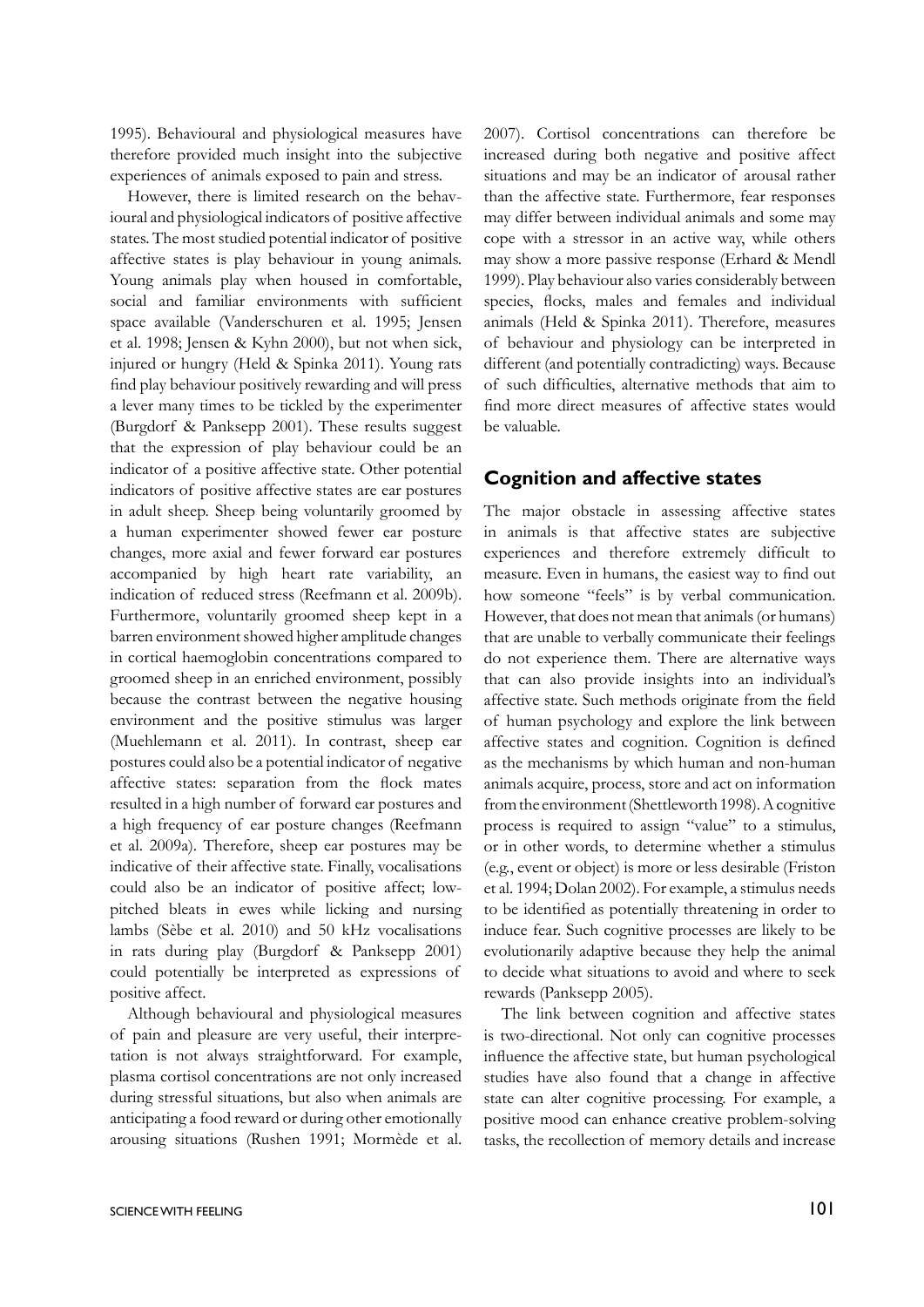performance at unusual word association tasks (Isen et al. 1985; Isen et al. 1988; Ashby et al. 1999; Dolcos et al. 2004). The existence of strong links between cognition and affective states in humans leads to the question whether such links also exist in animals. There is a possibility that experimental manipulations of animals' affective states could also lead to changes in cognitive processing. Changes in cognitive processing could be accurate and objective measures of subjective affective states, and may therefore provide a starting point for the measurement of subjective affective experiences in animals.

## **Cognitive biases**

In 2004, Harding et al. (2004) developed a methodology to measure changes in cognitive processes after a change in affective state in rats. More specifically, their methodology aimed to measure a judgement bias. A judgement bias occurs when an individual expresses a negative (or positive) rather than neutral judgement bias of ambiguous stimuli depending on the affective state. For example, anxious and depressed people tend to interpret events more negatively and judge ambiguous stimuli unfavourably compared to non-depressed individuals (MacLeod & Byrne 1996; Amin et al. 1998; Gotlib & Krasnoperova 1998; Strunk & Adler 2009). People diagnosed with clinical depression also tend to show a reduced anticipation for positive events (Haaga & Beck 1995). In the experiment by Harding et al. (2004), rats were trained to press a lever in response to an auditory tone associated with a positive event (food reward) and to refrain from pressing the lever when they heard a different tone associated with a negative event (white noise). Rats were then exposed to two housing treatments; unpredictable housing (which included on different occasions: introduction of an unfamiliar rat; damp bedding; change in light/dark schedule) and predictable housing. After 9 days on the housing treatments, rats were exposed to three untrained (ambiguous) tones of frequencies in between the two trained tones. The rats exposed to the unpredictable housing were slower to press the lever in response to the food tone and the ambiguous tones close to it, than those in the predictable housing. The behaviour of the rats in the unpredictable housing was therefore consistent with a decreased anticipation of positive events.

This first discovery of the existence of a judgement bias in animals has been an important step towards a more direct measure of affective states in animals. The original idea of Harding et al. (2004) has been successfully modified and adapted for several different species and conditions. For example, it has been shown that dogs with separation anxiety express a pessimistic judgement bias (Mendl et al. 2010); rats switched from a high to a low light intensity environment show a more positive bias compared to rats switched from a low to a high intensity light (Burman et al. 2009); depressed rats show a negative bias (Enkel et al. 2010); and starlings displaying stereotypic behaviour show a pessimistic judgement bias (Brilot et al. 2010). Another study by Burman et al. (2008) showed that rats housed in enriched cages (containing paper nesting material, a shelter and nestlets) for 7 weeks and then moved to an unenriched cage showed a more pessimistic judgement bias. Recently, the judgement bias test was modified in our laboratory to make it suitable for use in sheep. Instead of associating a tone with a negative or positive reinforcer, sheep were trained to associate a spatial location with the reinforcers, and used locations in between the positive and negative reinforcers as ambiguous locations. Using this methodology, it was found that the induction of a negative state by administration of a serotonin inhibitor leads to a negative judgement bias (Doyle et al. 2011). Interestingly, short-term stressors such as shearing and release from restraint have both led to a positive judgement bias in sheep (Doyle et al. 2010a; Sanger et al. 2011). Therefore, short-term and long-term stressors may have a different impact on judgement biases.

Little research has been conducted on the effects of positive affective states on judgement biases, and most of this work has focused on environmental enrichment. Brydges et al. (2011) provided some rats with a large cage that contained tubes, boxes and toy houses while other rats were kept in a smaller cage without additional elements. Rats that were kept in the unenriched cage showed a pessimistic bias, while rats that were transferred from the unenriched to the enriched cage expressed a more optimistic bias. Similar results were found in starlings: starlings housed in an enriched cage (with more space, continuous access to water baths, perches and bark) showed a more positive judgement bias compared starlings housed in a standard cage (Matheson et al. 2008).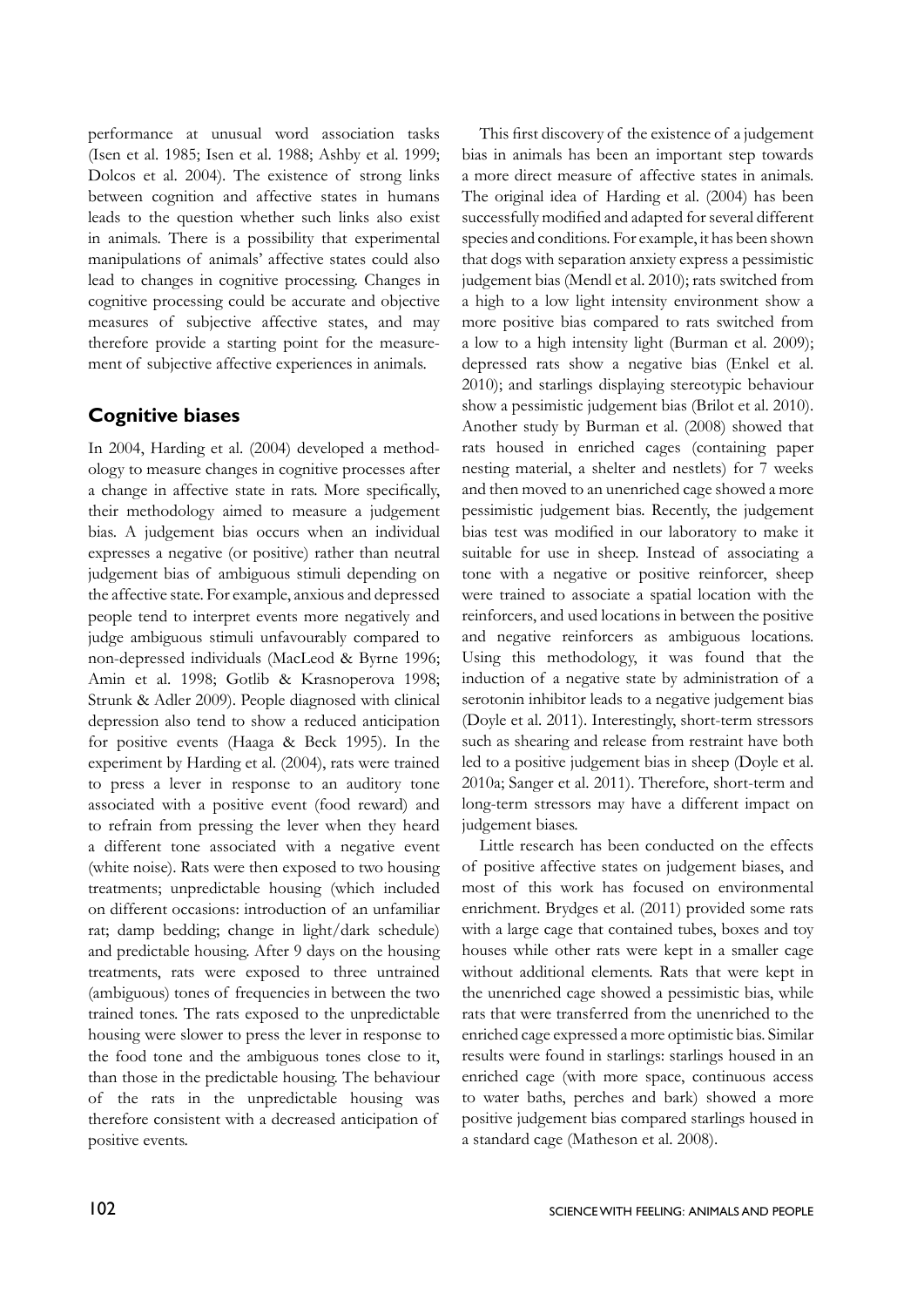Assessing judgement biases in animals is therefore a promising method for the measurement of affective states. The judgement bias methodology appears to measure the animals' anticipation of a negative or positive event, and may therefore be a measure of the animals' emotional state. However, more validation work is needed to determine whether the judgement bias is indeed a measure of the animals' affective state and does not result from other factors. This could be done, for example, by comparing the results of judgement bias tests with traditional behavioural and physiological measures. Another alternative is to induce an affective state by means of psychological drugs. It has already been shown that a serotonin inhibitor induces a negative judgement bias in sheep (Doyle et al. 2011), and the effects of other drugs that could potentially induce a positive affect (e.g., opioids, tryptophan or anti-depressants/anxiolytic drugs) could be explored. There are also some practical issues with the methodology. For example, animals learn very quickly that the ambiguous locations remain unreinforced and this limits the number of trials that can be run (Brilot et al. 2010; Doyle et al. 2010b). Therefore, further validation is needed and methodological issues will need to be resolved, but the methodology is promising for use in assessing positive affective states in animals.

## **Appraisal theory**

There is another cognition-based approach to measuring animal's affective states. Appraisal theories have been developed in human psychology and are based on the idea that emotions arise from an individual's evaluation (or appraisal) of a particular situation (Desire et al. 2002; Scherer 2009). Such appraisals are required to assign emotional value to a stimulus so that the individual can give the most appropriate response (e.g., approach, flee, fear, pleasure, etc) to the stimulus (Paul et al. 2005). According to appraisal theory, an individual uses a fixed set of checks to evaluate the significance a stimulus has for them. The outcomes of these checks then determine the emotion that follows from the stimulus. These checks are 1) the novelty of the event (which can be broken down into its suddenness, predictability and familiarity); 2) the intrinsic pleasantness of the event; 3) its goal significance; 4) the implications for the individual's needs and expectations; 5) the possibility

of coping with the stimulus; and 6) the compatibility with social or personal standards (Scherer 2001). The checks are hypothesised to be processed in a sequence with a fixed order: the first check is made to determine whether the stimulus requires further attention, the stimulus is then assessed to be of relevance for the individuals needs or goals, and only when the stimulus is found to be relevant will the possibility of coping be triggered (Scherer 2001). This framework of emotional assessment could potentially also be used in animals. It is likely that animals also use a set of checks to determine which stimuli are relevant for them and what the value of such stimuli is. Indeed, there is some evidence that lambs evaluate the relevance of an event by the first check. Desire et al. (2004; 2006) showed that lambs responded to a sudden appearance of a scarf with a startle response and an increased heart rate; and to an unfamiliar object with exploratory behaviour and increased vagal tone. In addition, lambs that could predict the occurrence of a sudden event (by a warning light) showed a weaker startle and cardiac response compared to lambs that could not predict the event (Greiveldinger et al. 2007). Therefore, lambs appear to evaluate the relevance of an event according to its suddenness, predictability and familiarity. Furthermore, it has also been shown that lambs having control over an unpleasant situation (they could interrupt an air blast and a sliding grate preventing access to a food reward by pressing a lever) express less signs of stress than lambs having no control (Greiveldinger et al. 2009). The ability to control a situation therefore also seems to influence the emotional response to an event in animals. The appraisal framework is therefore promising and could be further developed for use in emotional assessment in animals. As with the judgement bias methodology, the appraisal method in animals is a fairly recent development and will need to be further validated. To date, appraisal theory has only been used to assess negative affective states and future studies are expected to extend the research to positive affective states.

#### **Conclusions**

Progress is being been made in measuring affective states in animals. Although the focus of research has mostly been on negative affective states, similar methodologies could be used to assess positive affective states. The most promising methodologies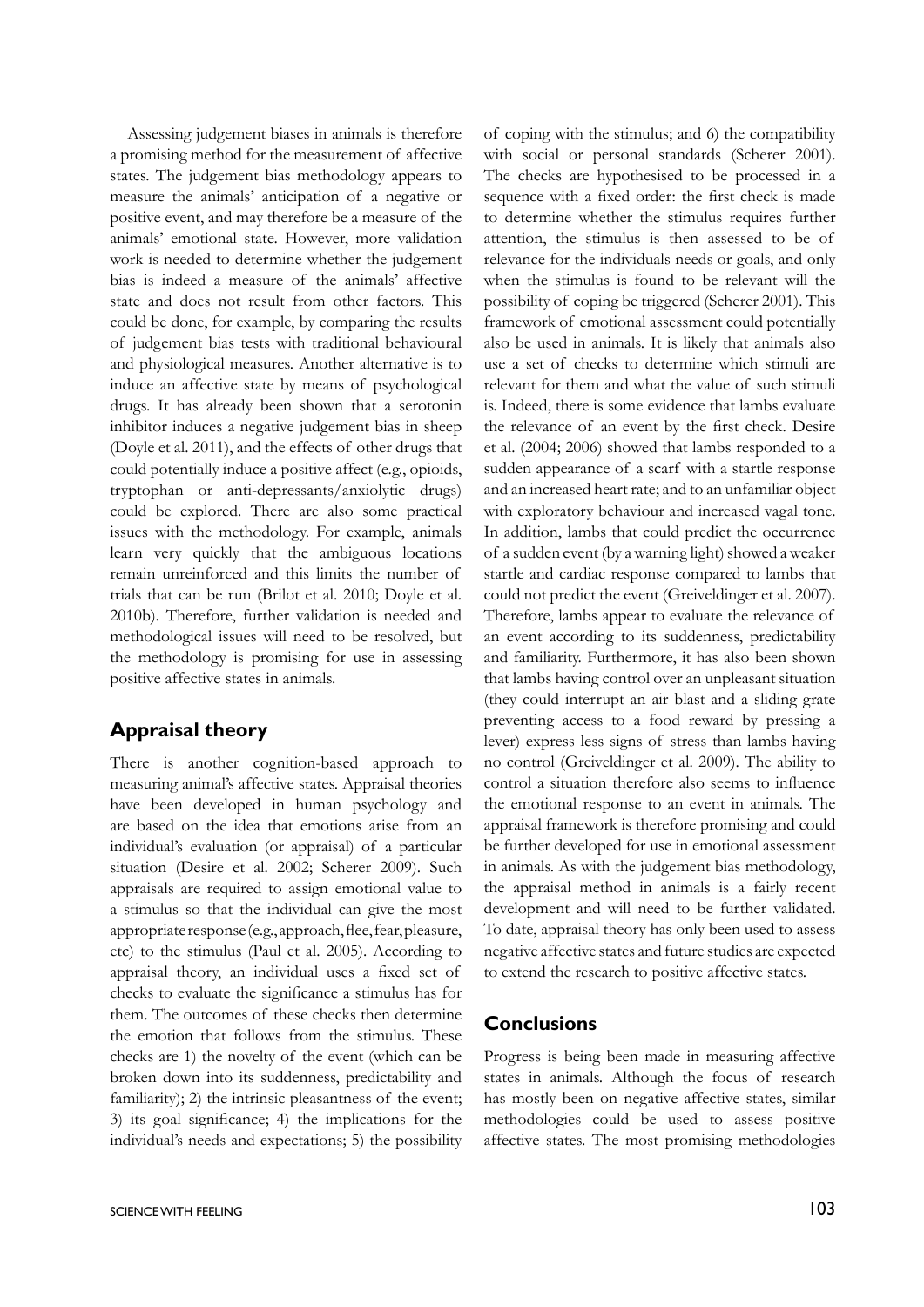for assessing positive affective states are the recently developed judgement bias and appraisal methodologies, although these still need further validation. In the coming years we expect that more studies on positive affect in animals will be conducted and more information will become available on how to induce and assess positive affective states in animals.

#### **References**

- Amin, N.; Foa, E. B.; Coles, M. E. 1998: Negative interpretation bias in social phobia. *Behaviour Research and Therapy 36(10)*: 945-957.
- Apple, J. K.; Minton, J. E.; Parsons. K. M.; Unruh, J. A. 1993: Influence of repeated restraint and isolation stress and electrolyte administration on pituitaryadrenal secretions, electrolytes, and other blood constituents of sheep. *Journal of Animal Science 71(1)*: 71-77.
- Ashby, F. G.; Isen, A. M.; Turken, A. U. 1999: A neuropsychological theory of positive affect and its influence on cognition. *Psychological Review 106(3)*: 529-550.
- Boissy, A.; Manteuffel, G.; Jensen, M. B.; Moe, R. O.; Spruijt, B.; Keeling, L. J.; Winckler, C.;. Forkman, B. R.; Dimitrov, I.; Langbein, J. et al. 2007: Assessment of positive emotions in animals to improve their welfare. *Physiology & Behavior 92(3)*: 375-397.
- Brilot, B. O.; Asher L.; Bateson, M. 2010: Stereotyping starlings are more 'pessimistic'. *Animal Cognition 13(5)*: 721-731.
- Broom, D. M. 1991: Assessing welfare and suffering. *Behavioural Processes 25(2-3)*: 117-123.
- Brydges, N. M.; Leach, M.; Nicol, K.; Wright, R.; Bateson, M. 2011: Environmental enrichment induces optimistic cognitive bias in rats. *Animal Behaviour 81(1)*: 169-175.
- Burgdorf, J.; Panksepp, J. 2001: Tickling induces reward in adolescent rats. *Physiology & Behavior 72(1-2)*: 167-173.
- Burman, O. H. P.; Parker, R.; Paul, E. S.; Mendl, M. 2008: A spatial judgement task to determine background emotional state in laboratory rats, *Rattus norvegicus*. *Animal Behaviour 76*: 801-809.
- Burman, O. H. P.; Parker, R. M. A.; Paul, E. S.; Mendl, M. T. 2009: Anxiety-induced cognitive bias in non-human animals. *Physiology & Behavior 98(3)*: 345-350.
- Dawkins, M. S. 2008: The science of animal suffering. *Ethology 114(10)*: 937-945.
- Desire, L., Boissy, A.; Veissier, I. 2002: Emotions in farm animals: a new approach to animal welfare in applied ethology. *Behavioural Processes 60(2)*: 165-180.
- Desire, L., Veissier, I.; Despres, G.; Boissy, A. 2004: On the way to assess emotions in animals: Do lambs (*Ovis aries*) evaluate an event through its suddenness, novelty, or unpredictability? *Journal of Comparative Psychology 118(4)*: 363-374.
- Desire, L.; Veissier, I.; Despres, G.; Delval, E.; Toporenko, G.; Boissy, A. 2006: Appraisal process in sheep (*Ovis aries*): Interactive effect of suddenness and unfamiliarity on cardiac and behavioral responses. *Journal of Comparative Psychology 120(3)*: 280-287.
- Dolan, R. J. 2002: Emotion, cognition, and behavior. *Science 298(5596)*: 1191-1194.
- Dolcos, F.; LaBar. K. S.; Cabeza, R. 2004: Dissociable effects of arousal and valence on prefrontal activity indexing emotional evaluation and subsequent memory: an event-related fMRI study. *NeuroImage 23(1)*: 64-74.
- Doyle, R. E.; Fisher, A. D.; Hinch, G. N.; Boissy, A.; Lee, C. 2010a: Release from restraint generates a positive judgement bias in sheep. *Applied Animal Behaviour Science 122(1)*: 28-34.
- Doyle, R. E.; Hinch, G. N.; Fisher, A. D.; Boissy, A.; Henshall, J. M.; Lee, C. 2011: Administration of serotonin inhibitor p-Chlorophenylalanine induces pessimistic-like judgement bias in sheep. *Psychoneuroendocrinology 36(2)*: 279-288.
- Doyle, R. E.; Vidal, S.; Hinch, G. N.; Fisher, A. D.; Boissy, A.; Lee, C. 2010b: The effect of repeated testing on judgement biases in sheep. *Behavioural Processes 83(3)*: 349-352.
- Duncan, I. J. H. 2006: The changing concept of animal sentience. *Applied Animal Behaviour Science 100(1-2)*: 11-19.
- Enkel, T.; Gholizadeh, D.; von Bohlen und Halbach, O.; Sanchis-Segura, C.; Hurlemann, R.; Spanagel, R.; Gass, P.; Vollmayr, B. 2010: Ambiguouscue interpretation is biased under stress- and depression-like states in rats. *Neuropsychopharmacology 35(4)*: 1008-1015.
- Erhard, H. W.; Mendl, M. 1999: Tonic immobility and emergence time in pigs--more evidence for behavioural strategies. *Applied Animal Behaviour Science 61(3)*: 227-237.
- Fraser, D. 2009: Animal behaviour, animal welfare and the scientific study of affect. *Applied Animal Behaviour Science 118(3-4*): 108-117.
- Friston, K. J.; Tononi, G.; Reeke, G. N. Jr., Sporns, O.; Edelman, G. M. 1994: Value-dependent selection in the brain: simulation in a synthetic neural model. *Neuroscience 59(2)*: 229-243.
- Gotlib, I. H.; Krasnoperova, E. 1998: Biased information processing as a vulnerability factor for depression. *Behavior Therapy 29(4*): 603-617.
- Greiveldinger, L.; Veissier, I.; Boissy, A. 2007: Emotional experience in sheep: Predictability of a sudden event lowers subsequent emotional responses. *Physiology & Behavior 92(4)*: 675-683.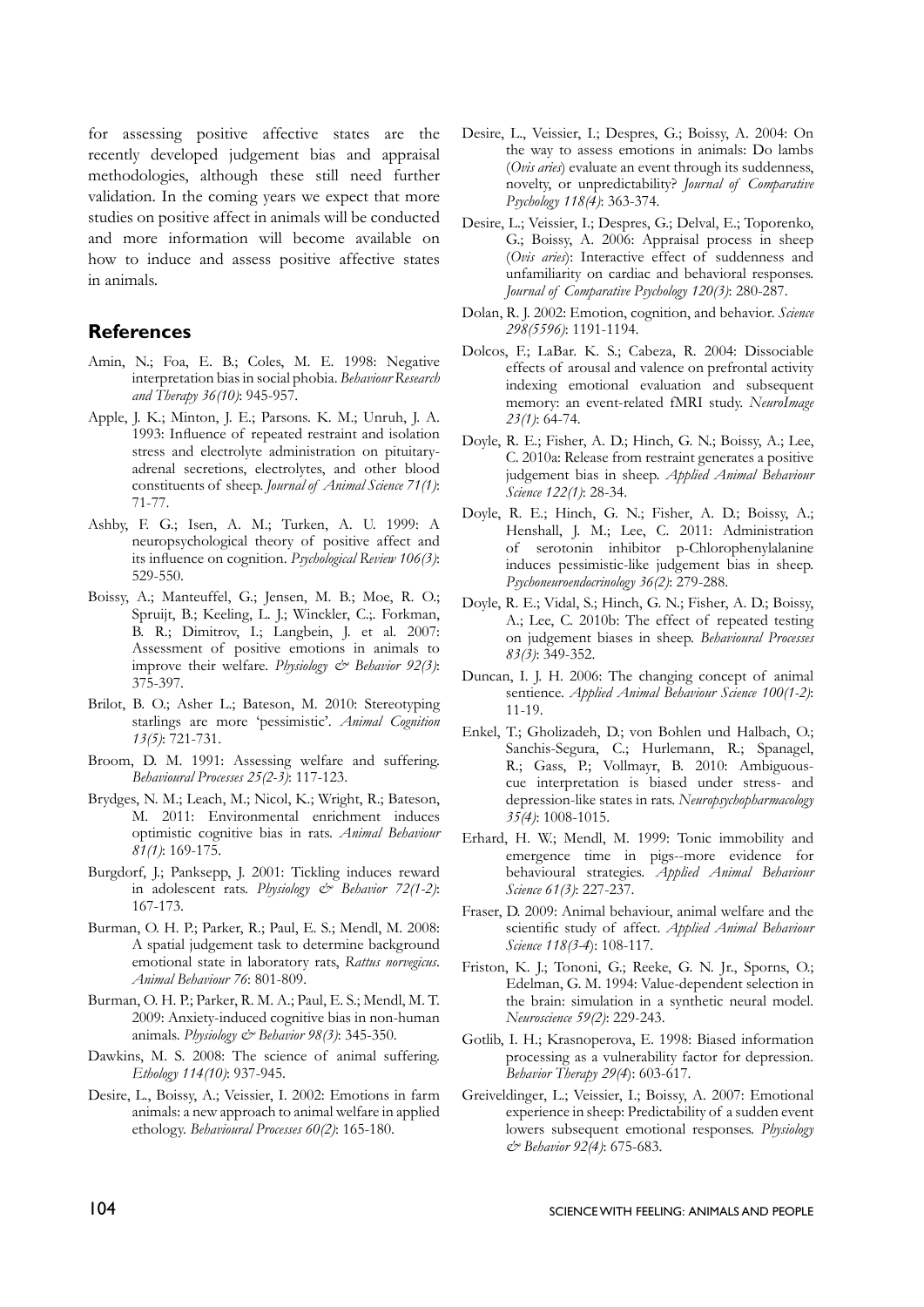- Greiveldinger, L.; Veissier, I.; Boissy, A. 2009: Behavioural and physiological responses of lambs to controllable vs. uncontrollable aversive events. *Psychoneuroendocrinology 34(6)*: 805-814.
- Haaga, D. A. F.; Beck, A. T. 1995: Perspectives on depressive realism: Implications for cognitive theory of depression. *Behaviour Research and Therapy 33(1)*: 41-48.
- Harding, E. J.; Paul, E. S.; Mendl, M. 2004: Animal behaviour: cognitive bias and affective state. *Nature 427(6972)*: 312.
- Hay, M., Vulin, A.; Génin, S.; Sales, P.; Prunier, A. 2003: Assessment of pain induced by castration in piglets: behavioral and physiological responses over the subsequent 5 days. *Applied Animal Behaviour Science 82(3)*: 201-218.
- Held, S. D. E.; Spinka, M. 2011: Animal play and animal welfare. *Animal Behaviour 81(5)*: 891-899.
- Hernandez, C. E.; Matthews, L. R.; Oliver, M. H.; Bloomfield, F. H.; Harding, J. E. 2010: Effects of sex, litter size and periconceptional ewe nutrition on offspring behavioural and physiological response to isolation. *Physiology & Behavior 101(5)*: 588-594.
- Isen, A. M.; Johnson, M. M.; Mertz, E.; Robinson, G. F. 1985: The influence of positive affect on the unusualness of word associations. *Journal of Personality and Social Psychology 48(6)*: 1413-1426.
- Isen, A. M.; Nygren, T. E.; Ashby, F. G. 1988: Influence of positive affect on the subjective utility of gains and losses: it is just not worth the risk. *Journal of Personality and Social Psychology 55(5)*: 710-717.
- Jensen, M. B.; Kyhn, R. 2000: Play behaviour in grouphoused dairy calves, the effect of space allowance. *Applied Animal Behaviour Science 67(1-2)*: 35-46.
- Jensen, M. B.; Vestergaard, K. S.; Krohn, C. C. 1998: Play behaviour in dairy calves kept in pens: the effect of social contact and space allowance. *Applied Animal Behaviour Science 56(2-4)*: 97-108.
- Leidig, M. S.; Hertrampf, B.; Failing, K.; Schumann, A.; Reiner, G. 2009: Pain and discomfort in male piglets during surgical castration with and without local anaesthesia as determined by vocalisation and defence behaviour. *Applied Animal Behaviour Science 116(2-4)*: 174-178.
- MacLeod, A. K.; Byrne, A. 1996: Anxiety, depression, and the anticipation of future positive and negative experiences. *Journal of Abnormal Psychology 105(2)*: 286-289.
- Matheson, S. M.; Asher, L.; Bateson, M. 2008: Larger, enriched cages are associated with 'optimistic' response biases in captive European starlings (*Sturnus vulgaris*). *Applied Animal Behaviour Science 109(2-4)*: 374-383.
- Melches, S.; Mellema, S. C.; Doherr, M. G.; Wechsler, B.; Steiner, A. 2007: Castration of lambs: A welfare comparison of different castration techniques in lambs over 10 weeks of age. *The Veterinary Journal 173(3)*: 554-563.
- Mellema, S. C.; Doherr, M. G.; Wechsler, B.; Thueer, S.; Steiner, A. 2006: Influence of local anaesthesia on pain and distress induced by two bloodless castration methods in young lambs. *The Veterinary Journal 172(2)*: 274-283.
- Mendl, M.; Brooks, J.; Basse, C.; Burman, O.; Paul, E.; Blackwell, E.; Casey, R. 2010: Dogs showing separation-related behaviour exhibit a 'pessimistic' cognitive bias. *Current Biology 20(19*): R839-R840.
- Molony, V.; Kent, J. E.; Robertson, I. S. 1995: Assessment of acute and chronic pain after different methods of castration of calves. *Applied Animal Behaviour Science 46(1-2)*: 33-48.
- Mormède, P.; Andanson, S.; Aupérin, B.; Beerda, B.; Guémené, D.; Malmkvist, J.; Manteca, X.; Manteuffel, G.; Prunet, P.; van Reenen, C. G.; Richard, S; Veissier, I. 2007: Exploration of the hypothalamic-pituitaryadrenal function as a tool to evaluate animal welfare. *Physiology & Behavior 92(3)*: 317-339.
- Muehlemann, T.; Reefmann, N.; Wechsler, B.; Wolf, M.; Gygax, L. 2011: *In vivo* functional near-infrared spectroscopy measures mood-modulated cerebral responses to a positive emotional stimulus in sheep. *NeuroImage 54(2)*: 1625-1633.
- Panksepp, J. 2005: Affective consciousness: Core emotional feelings in animals and humans. *Consciousness and Cognition 14(1)*: 30-80.
- Parrott, R. F.; Houpt, K. A.; Misson, B. H. 1988: Modification of the responses of sheep to isolation stress by the use of mirror panels. *Applied Animal Behaviour Science 19(3-4)*: 331-338.
- Paul, E. S.; Harding, E. J.; Mendl, M. 2005: Measuring emotional processes in animals: the utility of a cognitive approach. *Neuroscience & Biobehavioral Reviews 29(3)*: 469-491.
- Reefmann, N.; Kaszas, F. B.; Wechsler, B.; Gygax, L. 2009a: Ear and tail postures as indicators of emotional valence in sheep. *Applied Animal Behaviour Science 118(3-4)*: 199-207.
- Reefmann, N.; Wechsler, B.; Gygax, L. 2009b: Behavioural and physiological assessment of positive and negative emotion in sheep. *Animal Behaviour 78(3)*: 651-659.
- Rushen, J. 1991: Problems associated with the interpretation of physiological data in the assessment of animal welfare. *Applied Animal Behaviour Science 28(4)*: 381-386.
- Sanger, M. E.; Doyle, R. E.; Hinch, G. N.; Lee, C. 2011: Sheep exhibit a positive judgement bias and stressinduced hyperthermia following shearing. *Applied Animal Behaviour Science 131(3-4)*: 94-103.
- Scherer, K. R. 2001: Appraisal considered as a process of multilevel sequential checking. Pp. 92-120 *in*: Appraisal processes in emotion; Theory, Methods, Research, K. R. Scherer, K. R.; A. Schorr, A.; Johnstone, T. *eds*, New York and Oxford, Oxford University Press.